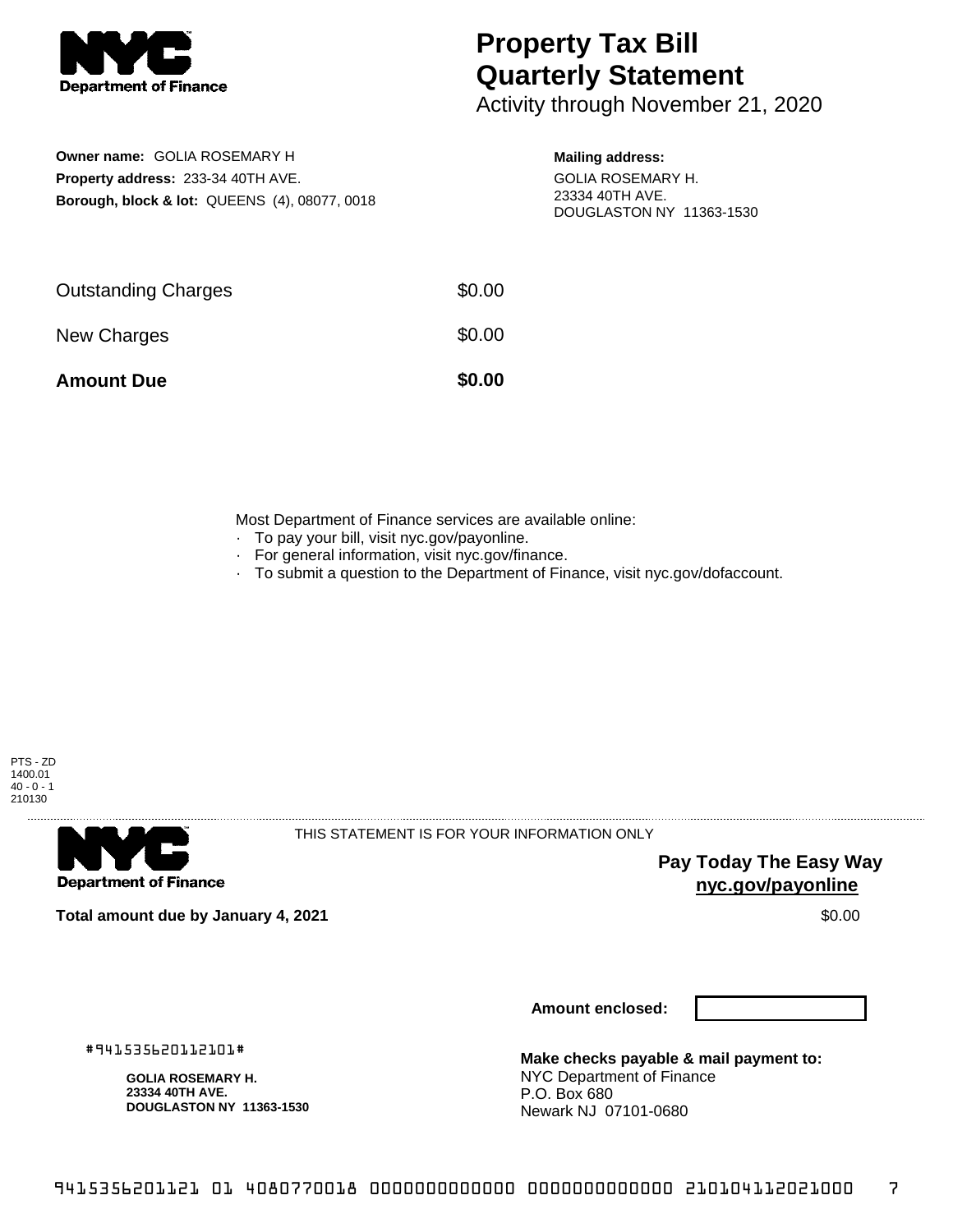

| <b>Previous Charges</b>                                             |                      |            | Amount                         |
|---------------------------------------------------------------------|----------------------|------------|--------------------------------|
| Total previous charges including interest and payments              |                      |            | \$0.00                         |
| <b>Current Charges</b>                                              | <b>Activity Date</b> | Due Date   | Amount                         |
| Finance-Property Tax<br><b>Adopted Tax Rate</b><br>Payment Adjusted | 01/01/2021           | 01/01/2021 | \$0.00<br>$$-42.48$<br>\$42.48 |
| <b>Total current charges</b>                                        |                      |            | \$0.00                         |
| <b>Tax Year Charges Remaining</b>                                   | <b>Activity Date</b> | Due Date   | Amount                         |
| Finance-Property Tax<br><b>Adopted Tax Rate</b>                     |                      | 04/01/2021 | \$0.00<br>$$-42.48$            |
| <b>Early Payment Discount</b><br>Payment Adjusted                   | 01/01/2021           | 04/01/2021 | \$0.43<br>\$42.05              |
| Total tax year charges remaining                                    |                      |            | \$0.00                         |
| <b>Overpayments/Credits</b>                                         | <b>Activity Date</b> | Due Date   | Amount                         |
| <b>Credit Balance</b>                                               |                      | 07/01/2020 | $$-84.53$                      |
| Total overpayments/credits remaining on account                     |                      |            | \$84.53                        |

You must apply for a refund or a transfer of credits resulting from overpayments within six years of the date of **the overpayment or credit. Please note that overpayments and credits are automatically applied to unpaid taxes.**

## **Home banking payment instructions:**

- 1. **Log** into your bank or online bill pay website.
- 2. **Add** the new payee: NYC DOF Property Tax. Enter your account number, which is your boro, block and lot, as it appears here: 4-08077-0018 . You may also need to enter the address for the Department of Finance. The address is P.O. Box 680, Newark NJ 07101-0680.
- 3. **Schedule** your online payment using your checking or savings account.

## **Did Your Mailing Address Change?** If so, please visit us at **nyc.gov/changemailingaddress** or call **311.**

When you provide a check as payment, you authorize us either to use information from your check to make a one-time electronic fund transfer from your account or to process the payment as a check transaction.